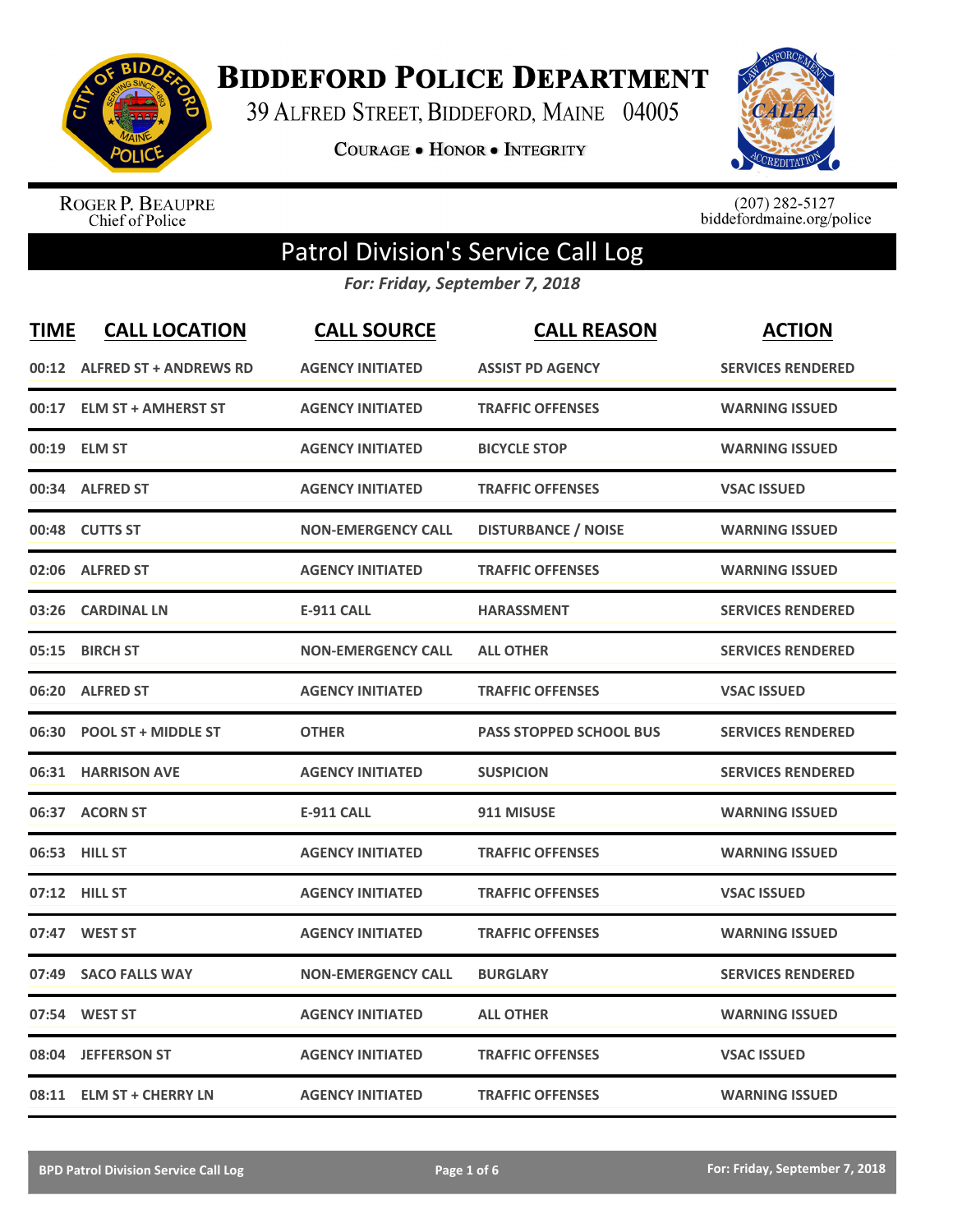| <b>TIME</b> | <b>CALL LOCATION</b>                              | <b>CALL SOURCE</b>        | <b>CALL REASON</b>             | <b>ACTION</b>                |
|-------------|---------------------------------------------------|---------------------------|--------------------------------|------------------------------|
| 08:15       | <b>CRESCENT ST + JEFFERSON ST</b>                 | <b>NON-EMERGENCY CALL</b> | <b>TRESPASSING</b>             | <b>SERVICES RENDERED</b>     |
| 08:25       | <b>MAPLEWOOD AVE</b>                              | <b>OTHER</b>              | <b>PASS STOPPED SCHOOL BUS</b> | <b>SERVICES RENDERED</b>     |
|             | 08:32 MAIN ST                                     | <b>AGENCY INITIATED</b>   | <b>TRAFFIC OFFENSES</b>        | <b>VSAC ISSUED</b>           |
|             | 08:34 ALFRED ST                                   | <b>NON-EMERGENCY CALL</b> | <b>COURT ORDERED CHECK IN</b>  | <b>SERVICES RENDERED</b>     |
|             | 08:47 MAIN ST                                     | <b>AGENCY INITIATED</b>   | <b>TRAFFIC OFFENSES</b>        | <b>WARNING ISSUED</b>        |
|             | 08:53 MAIN ST                                     | <b>AGENCY INITIATED</b>   | <b>TRAFFIC OFFENSES</b>        | <b>WARNING ISSUED</b>        |
| 08:53       | <b>SOUTH ST</b>                                   | <b>AGENCY INITIATED</b>   | <b>TRAFFIC OFFENSES</b>        | <b>WARNING ISSUED</b>        |
|             | 09:00 SOUTH ST                                    | <b>AGENCY INITIATED</b>   | <b>CODES ENFORCEMENT</b>       | <b>SERVICES RENDERED</b>     |
|             | 09:02 SOUTH ST                                    | <b>AGENCY INITIATED</b>   | <b>TRAFFIC OFFENSES</b>        | <b>WARNING ISSUED</b>        |
|             | 09:10 POOL ST                                     | <b>AGENCY INITIATED</b>   | <b>TRAFFIC OFFENSES</b>        | <b>WARNING ISSUED</b>        |
|             | 09:13 SOUTH ST                                    | <b>AGENCY INITIATED</b>   | <b>TRAFFIC OFFENSES</b>        | <b>VSAC ISSUED</b>           |
|             | 09:14 ALFRED ST                                   | <b>NON-EMERGENCY CALL</b> | <b>COURT ORDERED CHECK IN</b>  | <b>SERVICES RENDERED</b>     |
| 09:19       | <b>ADAMS ST</b>                                   | <b>AGENCY INITIATED</b>   | <b>ARTICLES LOST/FOUND</b>     | <b>SERVICES RENDERED</b>     |
| 09:32       | <b>RIVER RD</b>                                   | <b>AGENCY INITIATED</b>   | <b>TRAFFIC OFFENSES</b>        | <b>VSAC ISSUED</b>           |
|             | 09:57 MAY ST + ORCHARD ST                         | <b>AGENCY INITIATED</b>   | <b>TRAFFIC OFFENSES</b>        | <b>WARNING ISSUED</b>        |
|             | <b>10:04 MAIN ST</b>                              | <b>AGENCY INITIATED</b>   | <b>TRAFFIC OFFENSES</b>        | <b>VSAC ISSUED</b>           |
|             | 10:14 PEARL ST                                    | <b>NON-EMERGENCY CALL</b> | <b>ANIMAL COMPLAINT</b>        | <b>SERVICES RENDERED</b>     |
|             | 10:15 ELM ST + AMHERST ST                         | <b>AGENCY INITIATED</b>   | <b>TRAFFIC OFFENSES</b>        | <b>WARNING ISSUED</b>        |
|             | 10:30 PARKVIEW CT                                 | <b>AGENCY INITIATED</b>   | <b>PARKING COMPLAINT</b>       | <b>PARKING TICKET ISSUED</b> |
|             | 10:41 ALFRED ST                                   | <b>AGENCY INITIATED</b>   | <b>ANIMAL COMPLAINT</b>        | <b>SERVICES RENDERED</b>     |
|             | 11:05 TOWN LANDING RD                             | <b>AGENCY INITIATED</b>   | <b>TRAFFIC OFFENSES</b>        | <b>WARNING ISSUED</b>        |
|             | 11:06 ELM ST + MASON ST                           | <b>AGENCY INITIATED</b>   | <b>TRAFFIC OFFENSES</b>        | <b>WARNING ISSUED</b>        |
|             | 11:10 WASHINGTON ST + FEDERAL ST AGENCY INITIATED |                           | <b>ANIMAL COMPLAINT</b>        | <b>SERVICES RENDERED</b>     |
|             | $11:14$ HILL ST                                   | <b>AGENCY INITIATED</b>   | <b>JUVENILE OFFENSES</b>       | <b>SERVICES RENDERED</b>     |
|             | 11:15 EMERY ST + MAIN ST                          | <b>AGENCY INITIATED</b>   | <b>TRAFFIC OFFENSES</b>        | <b>VSAC ISSUED</b>           |
|             | 11:15 ALFRED ST                                   | <b>AGENCY INITIATED</b>   | <b>DRUG BOX</b>                | <b>SERVICES RENDERED</b>     |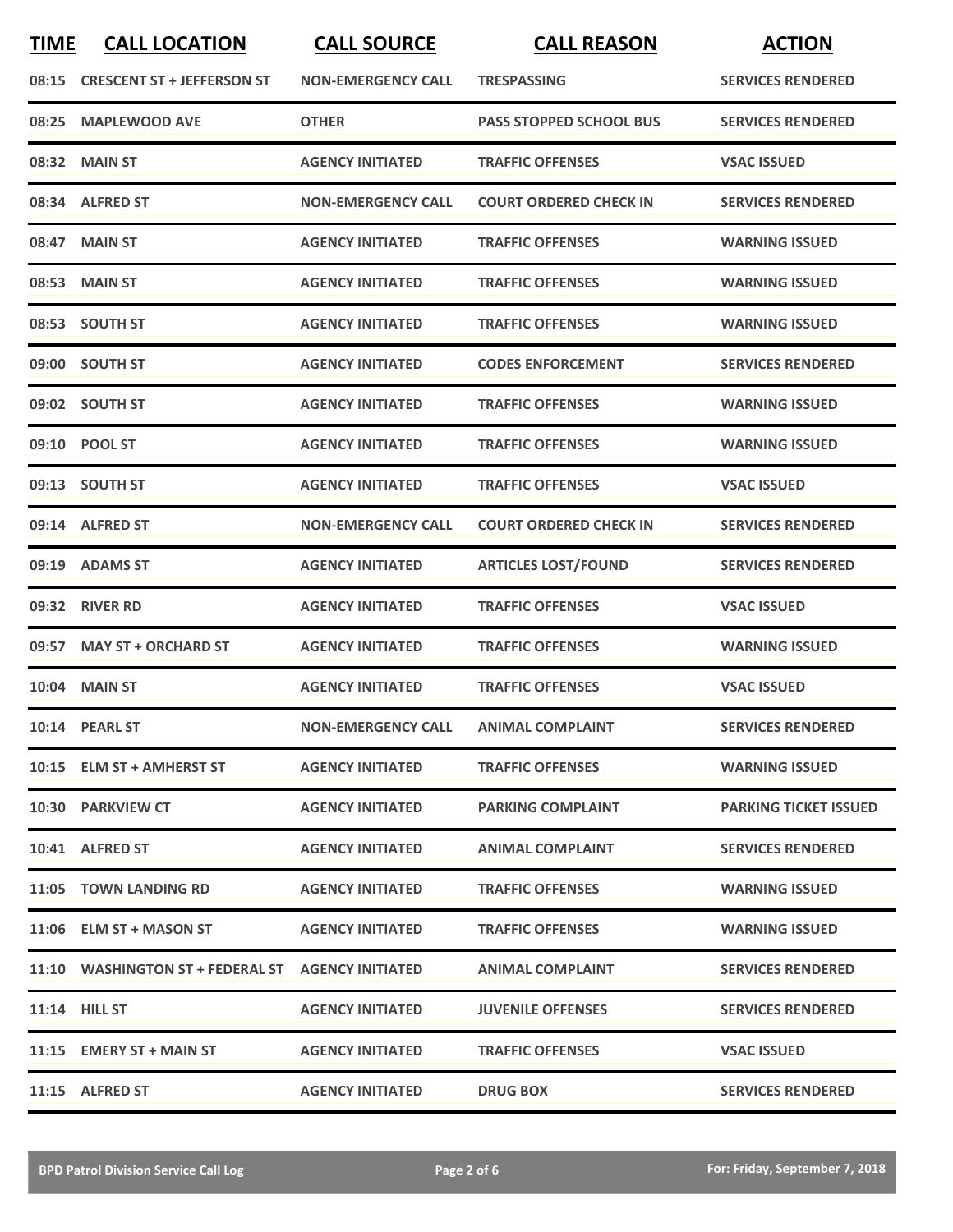| <b>TIME</b> | <b>CALL LOCATION</b>         | <b>CALL SOURCE</b>        | <b>CALL REASON</b>            | <b>ACTION</b>                |
|-------------|------------------------------|---------------------------|-------------------------------|------------------------------|
| 11:17       | ST MARYS ST + MAIN ST        | <b>AGENCY INITIATED</b>   | <b>TRAFFIC OFFENSES</b>       | <b>WARNING ISSUED</b>        |
|             | <b>11:19 GREEN ST</b>        | <b>AGENCY INITIATED</b>   | <b>ANIMAL COMPLAINT</b>       | <b>NO VIOLATION</b>          |
|             | 11:20 ALFRED ST              | <b>AGENCY INITIATED</b>   | <b>TRAFFIC OFFENSES</b>       | <b>WARNING ISSUED</b>        |
| 11:25       | <b>MAPLEWOOD AVE</b>         | <b>AGENCY INITIATED</b>   | <b>PROBATION HOLD</b>         | <b>SERVICES RENDERED</b>     |
| 11:30       | <b>MASON ST</b>              | <b>E-911 CALL</b>         | <b>CIVIL COMPLAINT</b>        | <b>CIVIL COMPLAINT</b>       |
| 11:44       | <b>HILL ST + WEST ST</b>     | <b>AGENCY INITIATED</b>   | <b>TRAFFIC LIGHT</b>          | <b>SERVICES RENDERED</b>     |
| 12:00       | <b>BOULDER WAY</b>           | <b>NON-EMERGENCY CALL</b> | <b>CHECK WELFARE</b>          | <b>SERVICES RENDERED</b>     |
| 12:11       | <b>MYRTLE ST + ALFRED ST</b> | <b>AGENCY INITIATED</b>   | <b>TRAFFIC OFFENSES</b>       | <b>VSAC ISSUED</b>           |
|             | 12:22 ALFRED ST              | <b>WALK-IN AT STATION</b> | <b>COURT ORDERED CHECK IN</b> | <b>NO VIOLATION</b>          |
| 12:25       | <b>ALFRED ST</b>             | <b>AGENCY INITIATED</b>   | <b>TRAFFIC OFFENSES</b>       | <b>WARNING ISSUED</b>        |
| 12:29       | <b>SEVIGNY AVE</b>           | <b>AGENCY INITIATED</b>   | <b>ANIMAL COMPLAINT</b>       | <b>SERVICES RENDERED</b>     |
| 12:32       | <b>EMMONS PL + GRAHAM ST</b> | <b>AGENCY INITIATED</b>   | <b>TRAFFIC OFFENSES</b>       | <b>VSAC ISSUED</b>           |
|             | 12:34 LINCOLN ST             | <b>E-911 CALL</b>         | 911 MISUSE                    | <b>CALL TRANSFERRED</b>      |
|             | 12:47 HILL ST                | <b>AGENCY INITIATED</b>   | <b>TRAFFIC OFFENSES</b>       | <b>VSAC ISSUED</b>           |
|             | 12:47 HILL ST                | <b>NON-EMERGENCY CALL</b> | <b>CRUISER ACCIDENT</b>       | <b>SERVICES RENDERED</b>     |
|             | 12:58 UNION ST               | <b>AGENCY INITIATED</b>   | <b>TRAFFIC OFFENSES</b>       | <b>VSAC ISSUED</b>           |
|             | <b>13:19 FREE ST</b>         | WALK-IN AT STATION        | <b>PAPERWORK</b>              | <b>SERVICES RENDERED</b>     |
|             | 13:23 ELM ST                 | <b>AGENCY INITIATED</b>   | <b>TRAFFIC OFFENSES</b>       | <b>WARNING ISSUED</b>        |
|             | 13:28 SPRUCE ST + ELM ST     | <b>NON-EMERGENCY CALL</b> | <b>RED LIGHT OUT</b>          | <b>SERVICES RENDERED</b>     |
|             | 13:28 ELM ST                 | E-911 CALL                | 911 MISUSE                    | <b>SERVICES RENDERED</b>     |
|             | 13:31 POMERLEAU ST           | <b>NON-EMERGENCY CALL</b> | <b>ASSIST PD AGENCY</b>       | <b>BUILDING CHECK/SECURE</b> |
|             | 13:43 BIRCH ST               | <b>AGENCY INITIATED</b>   | <b>ANIMAL COMPLAINT</b>       | <b>NEGATIVE CONTACT</b>      |
|             | 14:00 ALFRED ST              | <b>WALK-IN AT STATION</b> | <b>COURT ORDERED CHECK IN</b> | <b>SERVICES RENDERED</b>     |
|             | 14:12 POOL ST                | <b>AGENCY INITIATED</b>   | <b>TRAFFIC OFFENSES</b>       | <b>WARNING ISSUED</b>        |
|             | 14:22 SOKOKIS RD             | <b>AGENCY INITIATED</b>   | <b>TRAFFIC OFFENSES</b>       | <b>WARNING ISSUED</b>        |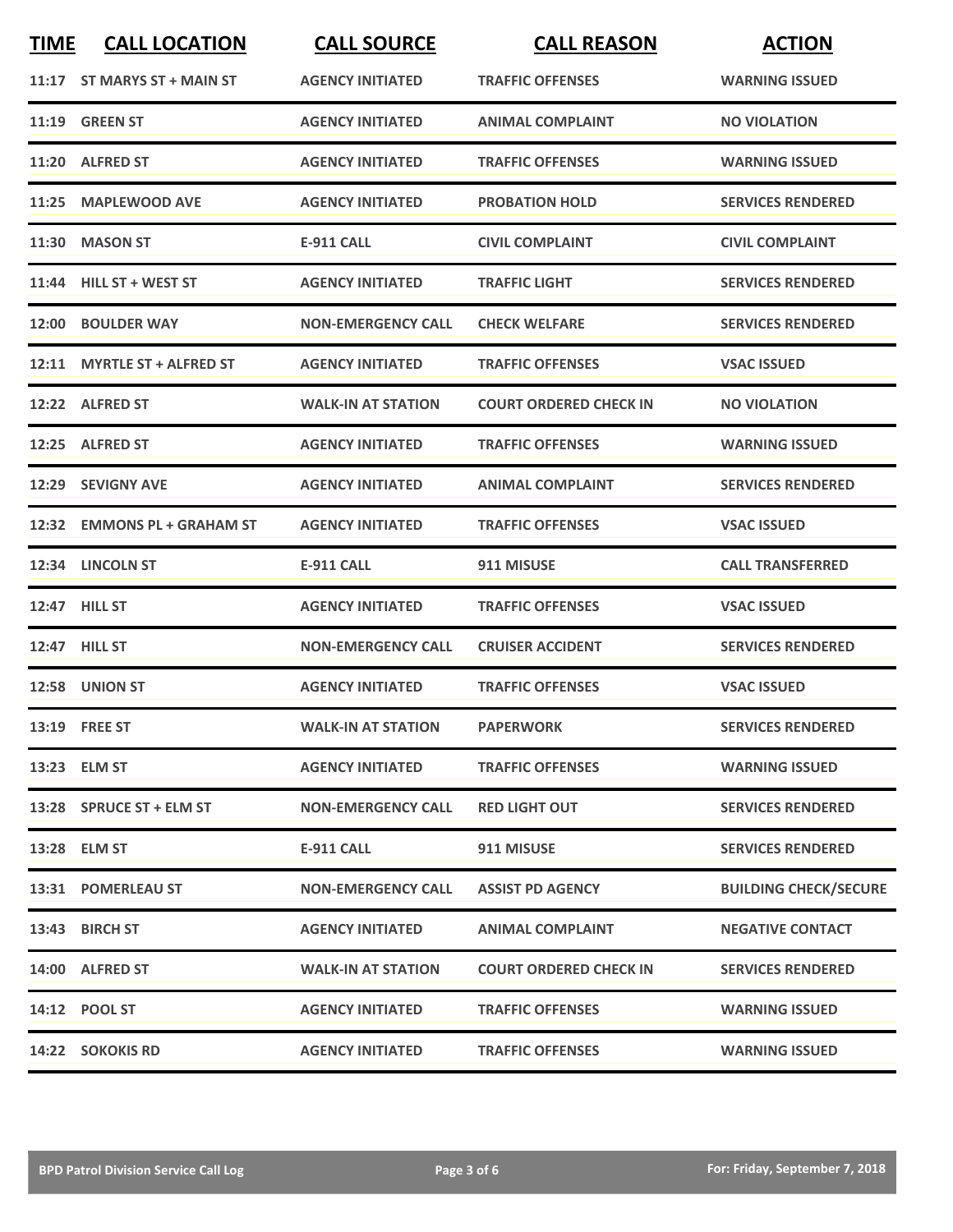| <b>TIME</b> | <b>CALL LOCATION</b> | <b>CALL SOURCE</b> | <b>CALL REASON</b> | <b>ACTION</b> |
|-------------|----------------------|--------------------|--------------------|---------------|
|-------------|----------------------|--------------------|--------------------|---------------|

**14:28 AGENCY MAIN ST INITIATED LIQUOR LAW VIOLATION CITATION ISSUED OFFENDER: CHRISTOPHER RANDALL SAUNDERS ............... AGE: 40 ............... RESIDENT OF: BIDDEFORD, ME** CHARGE: DRINKING IN PUBLIC

**OFFENDER: KELLY J MCALINDEN ............... AGE: 47 ............... RESIDENT OF: SACO, ME** CHARGE: DRINKING IN PUBLIC

**OFFENDER: MICHAEL SARGENT ............... AGE: 35 ............... RESIDENT OF: BIDDEFORD, ME** CHARGE: DRINKING IN PUBLIC

|       | 14:36 WEST ST               | <b>AGENCY INITIATED</b>   | <b>TRAFFIC OFFENSES</b>         | <b>VSAC ISSUED</b>           |
|-------|-----------------------------|---------------------------|---------------------------------|------------------------------|
| 14:45 | <b>GREEN ST</b>             | <b>AGENCY INITIATED</b>   | <b>ANIMAL COMPLAINT</b>         | <b>REPORT TAKEN</b>          |
|       | <b>14:52 HILL ST</b>        | <b>AGENCY INITIATED</b>   | <b>ALL OTHER</b>                | <b>SERVICES RENDERED</b>     |
|       | 15:15 PARKVIEW CT           | <b>E-911 CALL</b>         | 911 MISUSE                      | <b>SERVICES RENDERED</b>     |
|       | 15:24 ELM ST                | NON-EMERGENCY CALL        | <b>TRESPASSING</b>              | <b>SERVICES RENDERED</b>     |
|       | 15:27 MAIN ST               | NON-EMERGENCY CALL        | <b>DISABLED VEHICLE</b>         | <b>REFERRED OTHER AGENCY</b> |
|       | <b>15:50 HILL ST</b>        | <b>AGENCY INITIATED</b>   | <b>TRAFFIC OFFENSES</b>         | <b>WARNING ISSUED</b>        |
|       | 16:00 HILL ST               | <b>AGENCY INITIATED</b>   | <b>TRAFFIC OFFENSES</b>         | <b>WARNING ISSUED</b>        |
|       | 16:15 ALFRED ST             | <b>AGENCY INITIATED</b>   | <b>TRAFFIC OFFENSES</b>         | <b>VSAC ISSUED</b>           |
|       | 16:17 SOUTH ST              | <b>AGENCY INITIATED</b>   | <b>PRO-ACTIVE RESPONSE TEAM</b> | <b>NEGATIVE CONTACT</b>      |
|       | <b>16:22 SHAWS HILL DR</b>  | <b>AGENCY INITIATED</b>   | <b>PRO-ACTIVE RESPONSE TEAM</b> | <b>NO VIOLATION</b>          |
|       | 16:41 ALFRED ST             | <b>WALK-IN AT STATION</b> | <b>COURT ORDERED CHECK IN</b>   | <b>NO VIOLATION</b>          |
| 16:41 | <b>ORCHARD ST</b>           | <b>NON-EMERGENCY CALL</b> | <b>ASSAULT</b>                  | <b>SERVICES RENDERED</b>     |
|       | <b>16:47 FOURTH ST</b>      | <b>NON-EMERGENCY CALL</b> | <b>WATER MAIN BREAK</b>         | <b>UNFOUNDED</b>             |
|       | <b>16:53 HILL ST</b>        | <b>AGENCY INITIATED</b>   | <b>TRAFFIC OFFENSES</b>         | <b>VSAC ISSUED</b>           |
| 17:01 | MILE STRETCH RD + ELPHIS ST | <b>AGENCY INITIATED</b>   | <b>ANIMAL COMPLAINT</b>         | <b>REFERRED OTHER AGENCY</b> |
|       | 17:04 HILL ST               | <b>AGENCY INITIATED</b>   | <b>TRAFFIC OFFENSES</b>         | <b>VSAC ISSUED</b>           |
|       | 17:04 CUTTS ST              | <b>WALK-IN AT STATION</b> | <b>HARASSMENT</b>               | <b>FIELD INTERVIEW</b>       |
|       | 17:13 ALFRED ST             | <b>NON-EMERGENCY CALL</b> | <b>THEFT</b>                    | <b>REPORT TAKEN</b>          |
|       | 17:18 HILL ST               | <b>AGENCY INITIATED</b>   | <b>TRAFFIC OFFENSES</b>         | <b>WARNING ISSUED</b>        |
|       | 17:26 ALFRED ST             | <b>AGENCY INITIATED</b>   | <b>TRAFFIC OFFENSES</b>         | <b>VSAC ISSUED</b>           |
|       | 17:42 MAIN ST               | <b>AGENCY INITIATED</b>   | <b>TRAFFIC OFFENSES</b>         | <b>VSAC ISSUED</b>           |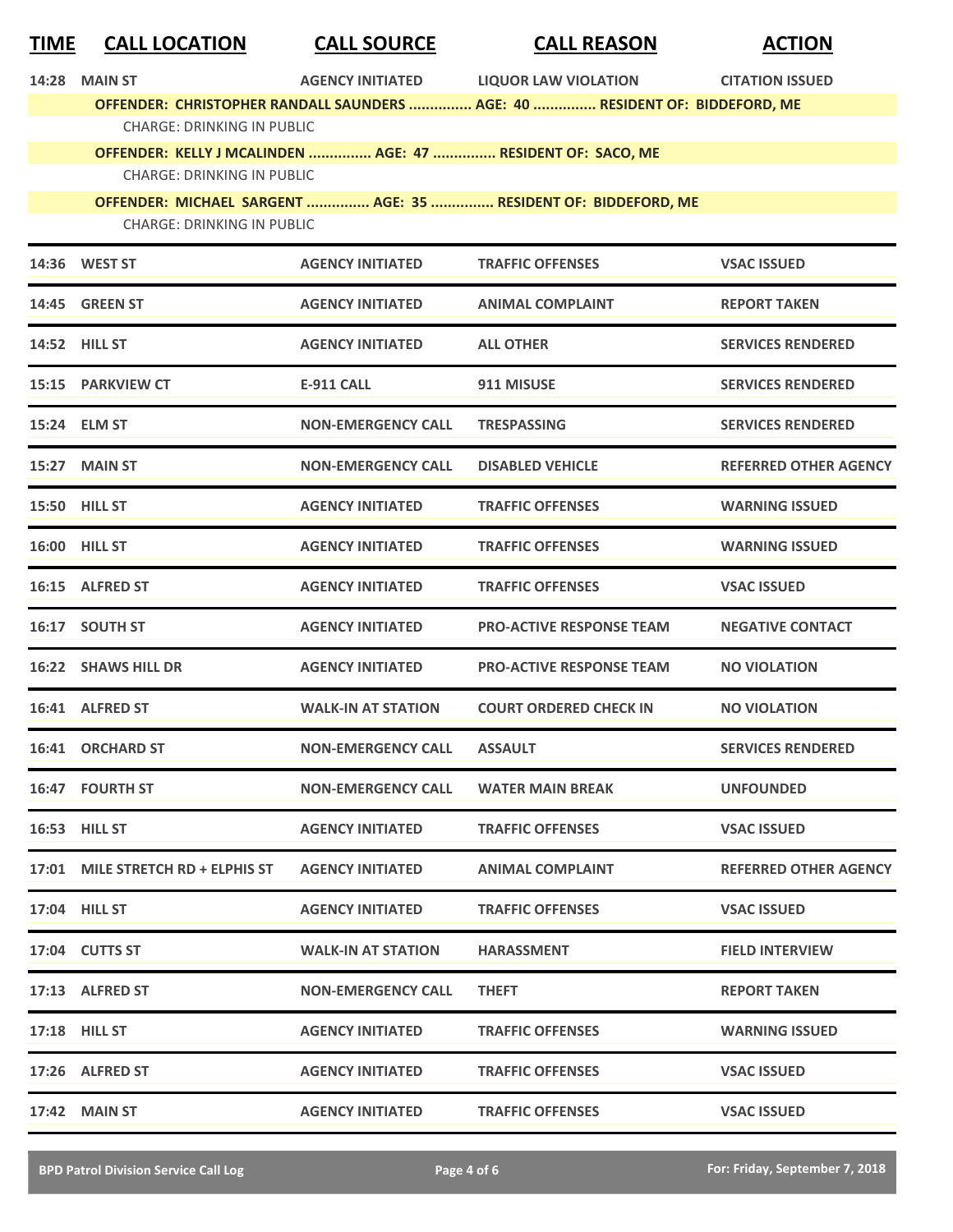| <b>TIME</b> | <b>CALL LOCATION</b>                          | <b>CALL SOURCE</b>        | <b>CALL REASON</b>          | <b>ACTION</b>             |
|-------------|-----------------------------------------------|---------------------------|-----------------------------|---------------------------|
|             | 18:14 ANDREWS RD                              | <b>E-911 CALL</b>         | 911 MISUSE                  | <b>NO ACTION REQUIRED</b> |
|             | 18:17 HARDING ST                              | <b>NON-EMERGENCY CALL</b> | <b>HARASSMENT</b>           | <b>SERVICES RENDERED</b>  |
|             | 18:44 POOL ST + SEVIGNY AVE                   | <b>AGENCY INITIATED</b>   | <b>TRAFFIC OFFENSES</b>     | <b>WARNING ISSUED</b>     |
|             | 18:51 POOL ST + MEETINGHOUSE RD               | <b>AGENCY INITIATED</b>   | <b>TRAFFIC OFFENSES</b>     | <b>WARNING ISSUED</b>     |
|             | 18:53 WEST CUTTS ST                           | <b>NON-EMERGENCY CALL</b> | <b>MESSAGE DELIVERY</b>     | <b>NEGATIVE CONTACT</b>   |
|             | 19:06 POOL ST + BLANDINGS WAY                 | <b>AGENCY INITIATED</b>   | <b>TRAFFIC OFFENSES</b>     | <b>WARNING ISSUED</b>     |
|             | 19:07 ELM ST                                  | <b>E-911 CALL</b>         | 911 MISUSE                  | <b>SERVICES RENDERED</b>  |
|             | 19:12 BRIARWOOD DR                            | <b>AGENCY INITIATED</b>   | <b>CIVIL COMPLAINT</b>      | <b>CIVIL COMPLAINT</b>    |
|             | 20:01 ELM ST                                  | <b>AGENCY INITIATED</b>   | <b>SUSPICION</b>            | <b>SERVICES RENDERED</b>  |
|             | 20:17 SUMMER ST                               | <b>NON-EMERGENCY CALL</b> | <b>THEFT</b>                | <b>REPORT TAKEN</b>       |
| 20:26       | ALFRED ST + MEDICAL CENTER D AGENCY INITIATED |                           | <b>TRAFFIC OFFENSES</b>     | <b>WARNING ISSUED</b>     |
|             | 20:33 MAIN ST                                 | <b>E-911 CALL</b>         | <b>DRUNKENNESS</b>          | <b>NEGATIVE CONTACT</b>   |
| 21:03       | <b>MIDDLE ST</b>                              | <b>NON-EMERGENCY CALL</b> | <b>ASSIST PD AGENCY</b>     | <b>NO ACTION REQUIRED</b> |
| 21:09       | <b>MASON ST</b>                               | <b>E-911 CALL</b>         | <b>PARKING COMPLAINT</b>    | <b>SERVICES RENDERED</b>  |
|             | 21:11 SUMMER ST                               | <b>NON-EMERGENCY CALL</b> | <b>DISTURBANCE / NOISE</b>  | <b>UNFOUNDED</b>          |
|             | 21:20 MAIN ST + HARVEY ST                     | <b>AGENCY INITIATED</b>   | <b>TRAFFIC OFFENSES</b>     | <b>WARNING ISSUED</b>     |
|             | 21:29 DARTMOUTH ST                            | <b>E-911 CALL</b>         | 911 MISUSE                  | <b>NO ACTION REQUIRED</b> |
|             | 21:49 ALFRED ST                               | <b>AGENCY INITIATED</b>   | <b>TRAFFIC OFFENSES</b>     | <b>WARNING ISSUED</b>     |
|             | 21:53 PROSPECT ST + CLARENDON ST              | <b>AGENCY INITIATED</b>   | <b>TRAFFIC OFFENSES</b>     | <b>WARNING ISSUED</b>     |
|             | 22:08 ALFRED ST                               | <b>AGENCY INITIATED</b>   | <b>SUSPICION</b>            | <b>SERVICES RENDERED</b>  |
|             | <b>22:08 MAIN ST</b>                          | <b>AGENCY INITIATED</b>   | <b>TRESPASSING</b>          | <b>SERVICES RENDERED</b>  |
|             | 22:12 SUMMER ST                               | <b>NON-EMERGENCY CALL</b> | <b>DISTURBANCE / NOISE</b>  | <b>UNFOUNDED</b>          |
|             | 22:25 SUMMER ST                               | <b>AGENCY INITIATED</b>   | <b>DISTURBANCE / NOISE</b>  | <b>SERVICES RENDERED</b>  |
|             | <b>22:29 MAIN ST</b>                          | <b>E-911 CALL</b>         | <b>DISTURBANCE / NOISE</b>  | <b>WARNING ISSUED</b>     |
|             | 22:30 ADAMS ST                                | <b>E-911 CALL</b>         | <b>MENTAL ILLNESS CASES</b> | <b>SERVICES RENDERED</b>  |
|             | 23:20 ELM ST                                  | <b>AGENCY INITIATED</b>   | <b>TRAFFIC OFFENSES</b>     | <b>WARNING ISSUED</b>     |